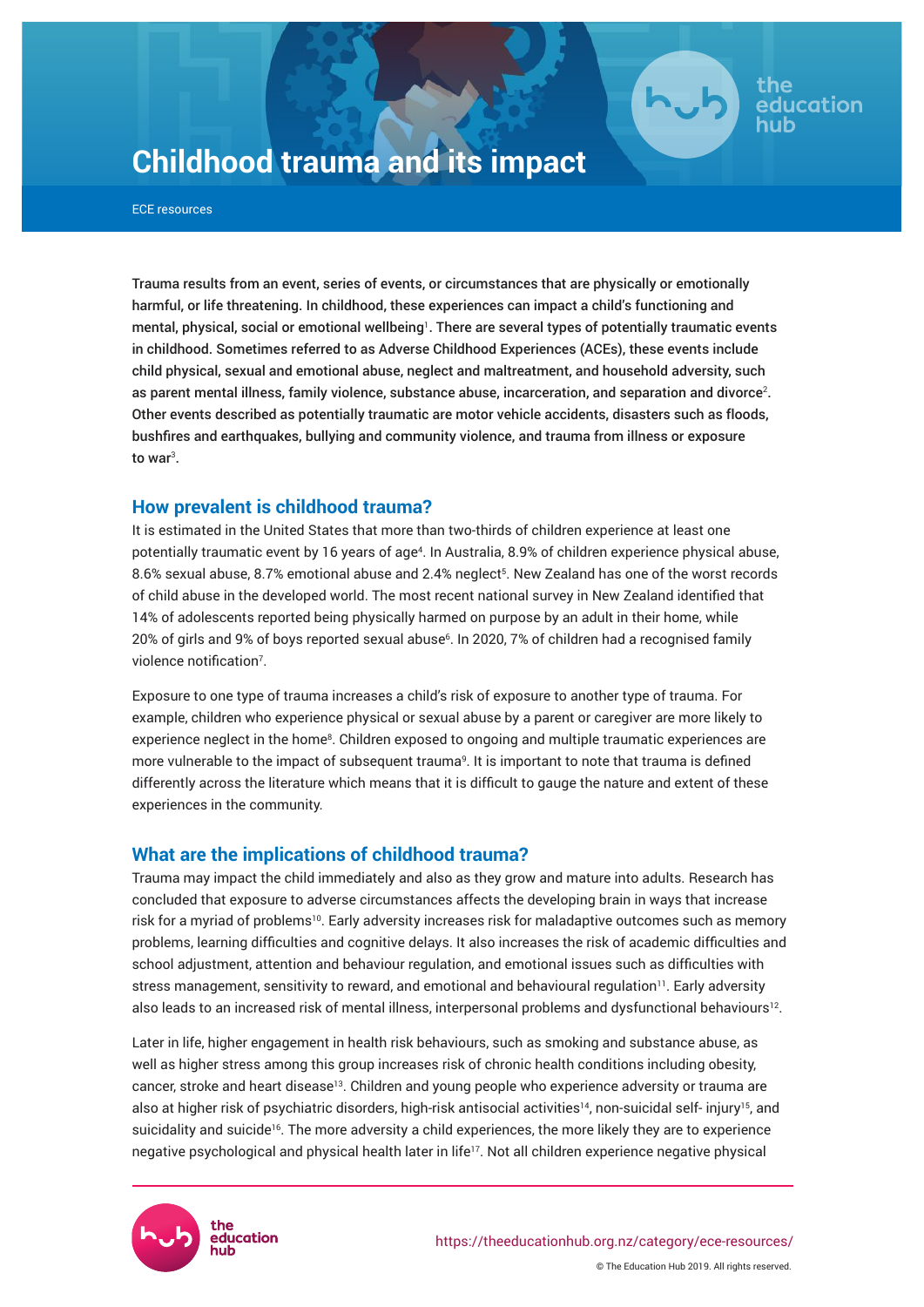and psychological health outcomes after trauma, but there is clear evidence that childhood trauma increases the risk of these and other outcomes across the lifespan.

### **Debunking myths about trauma**

There are a number of common and potentially harmful myths about trauma and its impact. It is important for those working with children and young people who may have experienced trauma to consciously reject these myths.

**Trauma is something that children will just grow out of:** Research is clear that exposure to trauma early in life can result in neurological, psychological, physical, social and learning challenges across the lifespan<sup>18</sup>. The degree of impact that trauma may have on a child varies greatly based on a number of factors and the impacts for children may last for weeks, months or years. The impacts may be relatively small, such as short-term avoidance of things that remind them of the traumatic experience, or large, such as the development of psychological conditions like post-traumatic stress disorder (PTSD).

**If children were more resilient, they would be able to cope better with adversity:** There is no single factor to predict whether a child exposed to trauma will develop resilience and/or experience negative health and behaviour impacts. The research on resilience and post-traumatic stress disorder has highlighted several risk and protective factors that will either help or hinder a child's wellbeing after trauma. Some examples of risk factors that may predict coping after trauma include exposure to earlier traumatic events and a history of mental illness<sup>19</sup>. Examples of protective factors that may help a child to be more resilient following trauma include development of coping skills and support from family and other caregivers (such as teachers)<sup>20</sup>.

**Family and domestic violence is only traumatic if it is targeted towards the child:** Research shows that children who see their mother or stepmother<sup>21</sup> being hurt experience trauma that can have long lasting consequences<sup>22</sup>. Exposure to family violence in childhood, whether or not they are the targets of the violence, increases children's risk of mental health problems<sup>23</sup>, social-emotional challenges<sup>24</sup>, learning and cognitive delays  $25$ , and the likelihood that they will experience violence in their own intimate relationships in adulthood<sup>26</sup>.

**A child must be physically or sexually hurt by a family member to experience trauma:** Trauma comes in all shapes and sizes and there is evidence showing that an experience that might be traumatic for some is not traumatic for others. For example, emerging evidence has demonstrated that people with autism spectrum disorder may be more vulnerable to trauma and PTSD compared to people without autism $^{27}$ .

## **Trauma definitions and related terms**

Numerous terms have been used to define trauma and related terms. Some of the most common terms and definitions are below:

**Trauma:** An event, series of events, or circumstances that are physically or emotionally harmful, or life threatening, and which impact functioning and mental, physical, social or emotional wellbeing $^{28}\cdot$ 

**Potentially traumatic event (PTE):** An event which may be life-threatening or pose a danger to a person's physical or psychological wellbeing, and which may have little impact on one person but cause significant distress for another person<sup>29</sup>.

**Post-traumatic stress disorder (PTSD):** A psychiatric disorder characterised by clinically significant distress or impairment in functioning that occurs following an event causing actual or threatened death, serious injury or harm<sup>30</sup>.

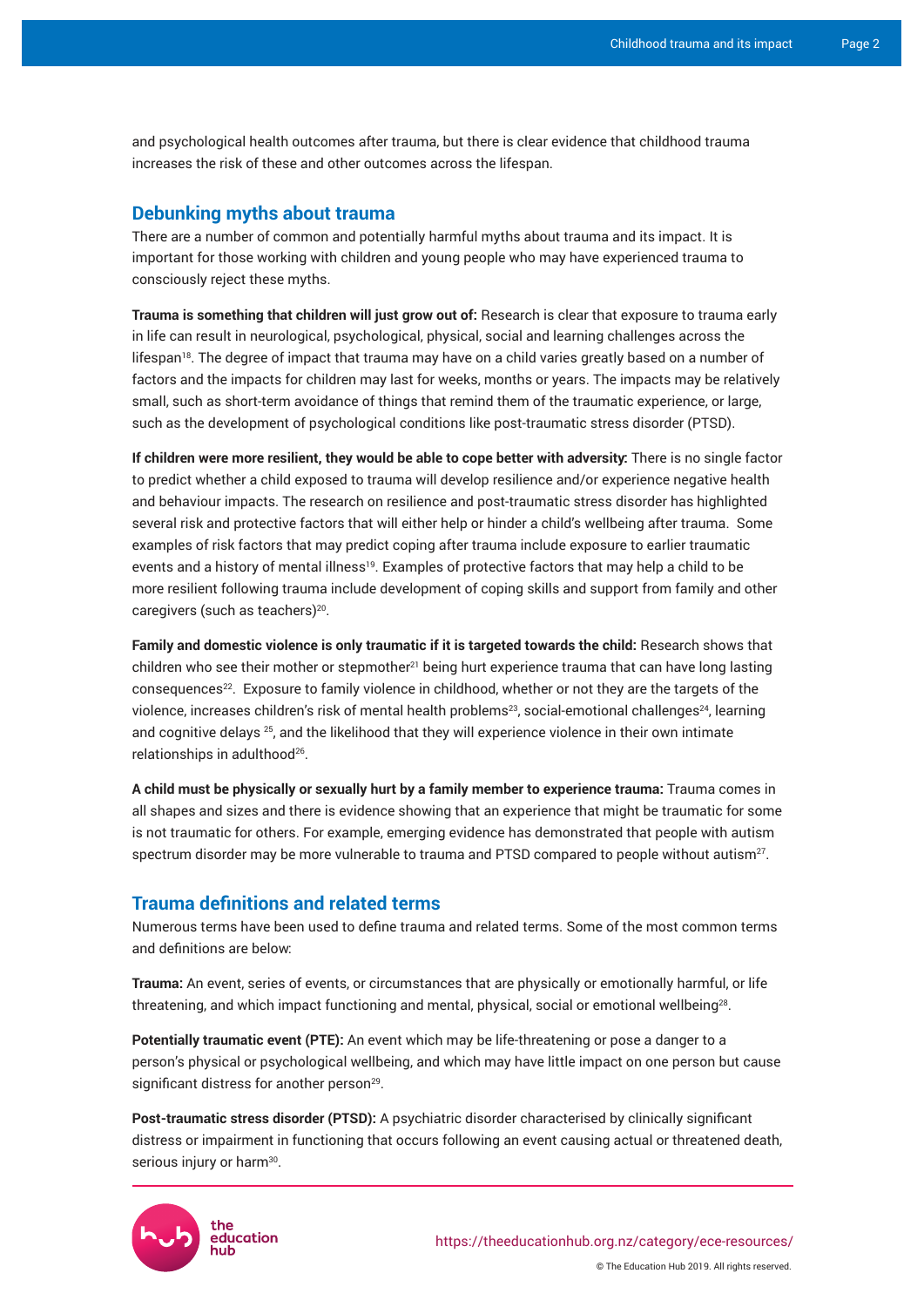**Complex post-traumatic stress disorder (CPTSD):** A disorder that may develop following exposure to an event or series of events of an extremely threatening or horrific nature, most commonly prolonged or repetitive events from which escape is difficult or impossible (such as torture, slavery, genocide campaigns, prolonged domestic violence, or repeated childhood sexual or physical abuse) $31$ .

**Adverse childhood experience (ACE):** Potentially traumatic events that occur in childhood (0-17 years) $^{32}$ .

**Complex trauma**: Exposure to multiple ACEs that cause wide-ranging, long-term effects from this exposure<sup>33</sup>. Complex trauma is different to single incident trauma which refers to a child's experience of one type of trauma (such as a natural disaster).

**Developmental trauma**: A term used to describe exposure to multiple, chronic and prolonged PTEs and is used interchangeably with the term 'complex trauma'<sup>34</sup> .

**Toxic stress**: Exposure to multiple ACEs and prolonged activation of the stress response systems disrupting the developing brain and other organ systems<sup>35</sup>.

**Post-traumatic growth**: A transformation that occurs for some people in which people learn more about themselves, their capabilities, the people who support them, and the world after trauma $^{\rm 36}.$ 

**Trauma-informed practice/care**: 'A program, organization, or system that is trauma-informed realizes the widespread impact of trauma and understands potential paths for recovery; recognizes signs and symptoms in clients, families, staff, others involved with system; responds by fully integrating knowledge about into policies, procedures, practices; seeks to actively resist re-traumatization'<sup>37</sup>.

**Trauma-focused therapies**: Trauma-focused therapies are interventions delivered by qualified mental health professionals with the specific aim of treating psychiatric concerns after trauma, such as PTSD $^\mathrm{38}.$ 

#### **References & recommended further reading**

National Child Traumatic Stress Network (n.d.). About child trauma. [https://www.](https://www.nctsn.org/what-is-child-trauma/about-child-trauma) [nctsn.org/what-is-child-trauma/about-child-trauma](https://www.nctsn.org/what-is-child-trauma/about-child-trauma)

Centres for Disease Control and Prevention (n.d.). Adverse childhood experiences (ACEs). <https://www.cdc.gov/violenceprevention/aces/index.html>

### **Endnotes**

- 1 Substance Abuse and Mental Health Services Administration (2014). SAMHSA's concept of trauma and guidance for a trauma-informed approach. [https://](https://ncsacw.samhsa.gov/userfiles/files/SAMHSA_Trauma.pdf) [ncsacw.samhsa.gov/userfiles/files/SAMHSA\\_Trauma.pdf](https://ncsacw.samhsa.gov/userfiles/files/SAMHSA_Trauma.pdf)
- 2 Centers for Disease Control and Prevention (2021, April). Preventing adverse childhood experiences. [https://www.cdc.gov/violenceprevention/](https://www.cdc.gov/violenceprevention/aces/fastfact.html?CDC_AA_refVal=https%3A%2F%2Fwww.cdc.gov%2Fviolenceprevention%2Facestudy%2Ffastfact.html) [aces/fastfact.html?CDC\\_AA\\_refVal=https%3A%2F%2Fwww.cdc.](https://www.cdc.gov/violenceprevention/aces/fastfact.html?CDC_AA_refVal=https%3A%2F%2Fwww.cdc.gov%2Fviolenceprevention%2Facestudy%2Ffastfact.html) [gov%2Fviolenceprevention%2Facestudy%2Ffastfact.html](https://www.cdc.gov/violenceprevention/aces/fastfact.html?CDC_AA_refVal=https%3A%2F%2Fwww.cdc.gov%2Fviolenceprevention%2Facestudy%2Ffastfact.html)
- 3 The National Child Traumatic Stress Network (n.d.). Complex trauma. [https://](https://www.nctsn.org/what-is-child-trauma/trauma-types/complex-trauma) [www.nctsn.org/what-is-child-trauma/trauma-types/complex-trauma](https://www.nctsn.org/what-is-child-trauma/trauma-types/complex-trauma)
- 4 Copeland, W. E., Keeler, G., Angold, A., & Costello, E. J. (2007). Traumatic events and posttraumatic stress in childhood. Archives of General Psychiatry, 64(5), 577–584.



© The Education Hub 2019. All rights reserved.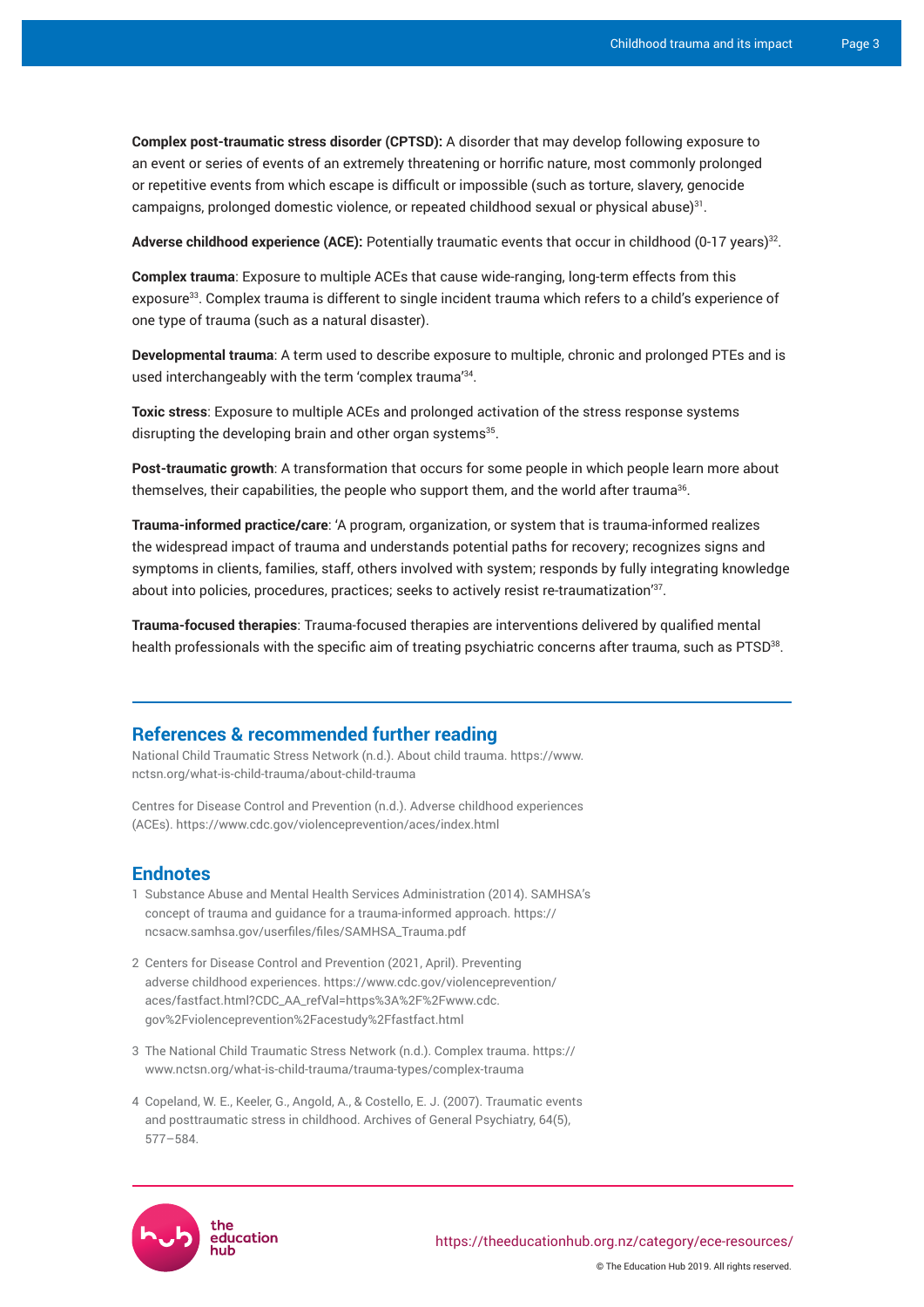- 5 Moore, S. E., Scott, J. G., Ferrari, A. J., Mills, R., Dunne, M. P., Erskine, H. E., Devries, K. M., Degenhardt, L., Vos, T., Whiteford, H. A., McCarthy, M., & Norman, R. E. (2015). Burden attributable to child maltreatment in Australia. Child Abuse & Neglect, 48, 208–220.
- 6 Clark, T. C., Fleming, T., Bullen, P., Denny, S., Crengle, S., Dyson, B., Fortune, S., Lucassen, M., Peiris-John, R., Robinson, E., Rossen, F., Sheridan, J., Teevale, T., Utter, J. (2013). Youth'12 Overview: The health and wellbeing of New Zealand secondary school students in 2012. Auckland, New Zealand: The University of Auckland.
- 7 Oranga Tamariki—Ministry for Children (2020). Prevalence of harm to children in New Zealand. [https://www.orangatamariki.govt.nz/assets/Uploads/About-us/](https://www.orangatamariki.govt.nz/assets/Uploads/About-us/Research/Data-analytics-and-insights/At-A-Glance-Harm-to-Children-in-New-Zealand.pdf) [Research/Data-analytics-and-insights/At-A-Glance-Harm-to-Children-in-New-](https://www.orangatamariki.govt.nz/assets/Uploads/About-us/Research/Data-analytics-and-insights/At-A-Glance-Harm-to-Children-in-New-Zealand.pdf)[Zealand.pdf](https://www.orangatamariki.govt.nz/assets/Uploads/About-us/Research/Data-analytics-and-insights/At-A-Glance-Harm-to-Children-in-New-Zealand.pdf)
- 8 Tomison, A. (2000, June). Exploring family violence: Links between child maltreatment and domestic violence. [https://aifs.gov.au/cfca/publications/](https://aifs.gov.au/cfca/publications/exploring-family-violence-links-between-child-maltreatment) [exploring-family-violence-links-between-child-maltreatment](https://aifs.gov.au/cfca/publications/exploring-family-violence-links-between-child-maltreatment)
- 9 American Psychological Association (2021). Children and trauma: Update for mental health professionals. [https://www.apa.org/pi/families/resources/](https://www.apa.org/pi/families/resources/children-trauma-update) [children-trauma-update](https://www.apa.org/pi/families/resources/children-trauma-update)
- 10 Bick, J., & Nelson, C. A. (2016). Early adverse experiences and the developing brain. Neuropsychopharmacology, 41(1), 177- 196. [https://doi.org/10.1038/](https://doi.org/10.1038/npp.2015.252) [npp.2015.252](https://doi.org/10.1038/npp.2015.252)
- 11 Bick, J., & Nelson, C. A. (2016). Early adverse experiences and the developing brain. Neuropsychopharmacology, 41(1), 177- 196. [https://doi.org/10.1038/](https://doi.org/10.1038/npp.2015.252) [npp.2015.252](https://doi.org/10.1038/npp.2015.252)
- 12 Vermeiren R. (2003). Psychopathology and delinquency in adolescents: a descriptive and developmental perspective. Clinical Psychology Review, 23(2), 277–318. [https://doi.org/10.1016/s0272-7358\(02\)00227-1](https://doi.org/10.1016/s0272-7358(02)00227-1)
- 13 Hughes, K., Bellis, M. A., Hardcastle, K. A., Sethi, D., Butchart, A., Mikton, C., Jones, L., & Dunne, M. P. (2017). The effect of multiple adverse childhood experiences on health: A systematic review and meta-analysis. The Lancet. Public Health, 2(8), e356–e366. [https://doi.org/10.1016/S2468-](https://doi.org/10.1016/S2468-2667(17)30118-4) [2667\(17\)30118-4](https://doi.org/10.1016/S2468-2667(17)30118-4)
- 14 Bick & Nelson, 2016.
- 15 Ougrin, D., Tranah, T., Leigh, E., Taylor, L. & Asarnow, J.R. (2012). Practitioner review: Self-harm in adolescents. Journal of Child Psychology and Psychiatry, 53, 337-350. <https://doi.org/10.1111/j.1469-7610.2012.02525.x>
- 16 Dube, S. R., Anda, R. F., Felitti, V. J., Chapman, D. P., Williamson, D. F., & Giles, W. H. (2001). Childhood abuse, household dysfunction, and the risk of attempted suicide throughout the life span: Findings from the Adverse Childhood Experiences Study. JAMA, 286(24), 3089–3096. [https://doi.org/10.1001/](https://doi.org/10.1001/jama.286.24.3089) [jama.286.24.3089;](https://doi.org/10.1001/jama.286.24.3089) Perfect, M.M., Turley, M.R., Carlson, J.S., Yohanna, J., & Pfenninger Saint Gilles, M. (2016). School-related outcomes of traumatic event exposure and traumatic stress symptoms in students: A systematic review of research from 1990 to 2015. School Mental Health 8, 7–43. [https://doi.](https://doi.org/10.1007/s12310-016-9175-2) [org/10.1007/s12310-016-9175-2](https://doi.org/10.1007/s12310-016-9175-2)

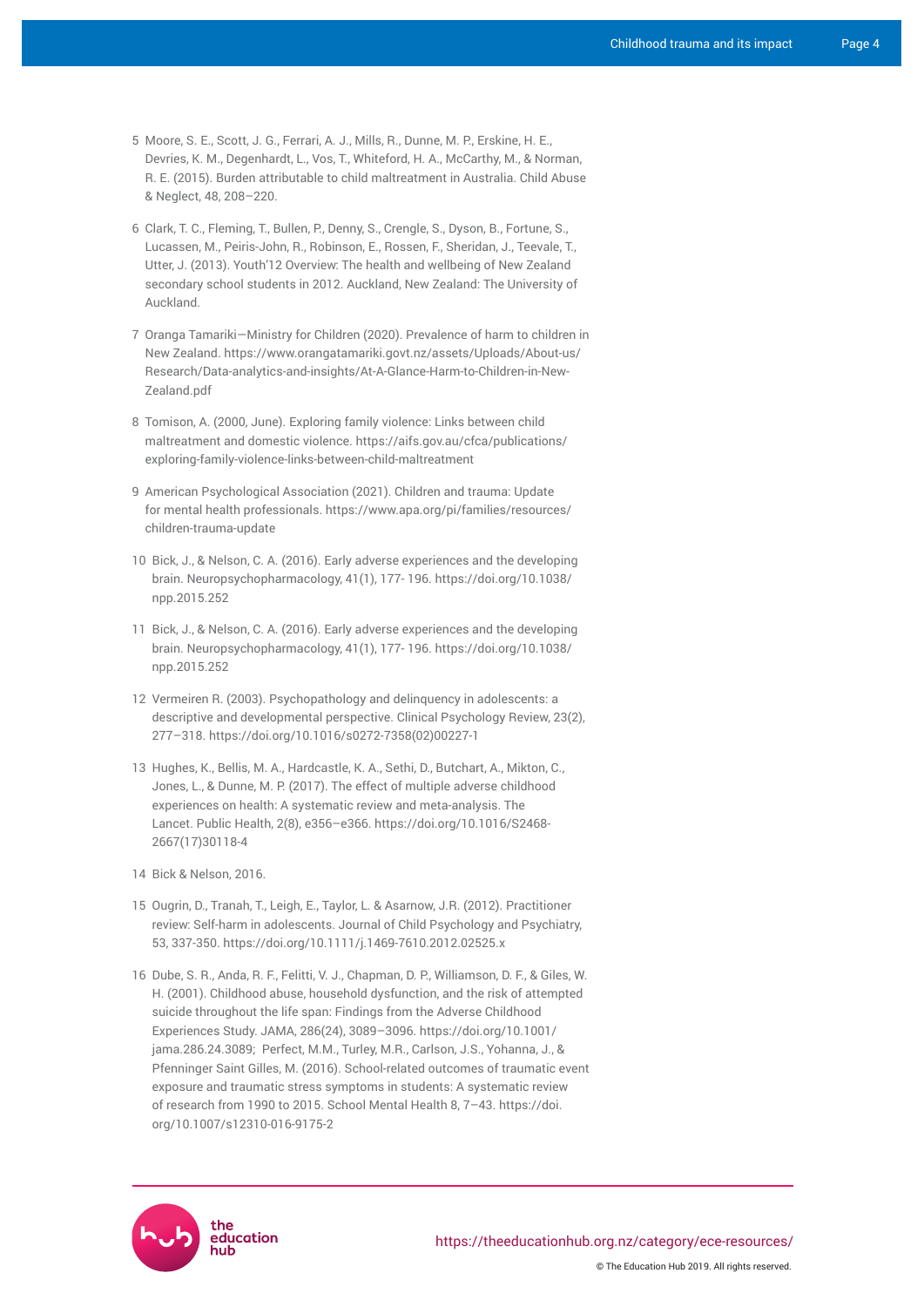- 17 Centers for Disease Control and Prevention (2019). Preventing adverse childhood experiences (ACEs): Leveraging the best available evidence. [https://](https://www.cdc.gov/violenceprevention/pdf/preventingACES.pdf) [www.cdc.gov/violenceprevention/pdf/preventingACES.pdf](https://www.cdc.gov/violenceprevention/pdf/preventingACES.pdf)  <https://doi.org/10.1001/archpsyc.64.5.577>
- 18 See, for example, Hughes et al., 2017; Perfect et al., 2016.
- 19 Berger, E., Jamshidi, N., Reupert, A., Jobson, L., & Miko, A. (Accepted/In press). Review: The mental health implications for children and adolescents impacted by infectious outbreaks – a systematic review. Child and Adolescent Mental Health. <https://doi.org/10.1111/camh.12453>
- 20 Berger, E., Maybery, D., & Carroll, M. (2020). Children's perspectives on the impact of the Hazelwood mine fire and subsequent smoke event. Child & Youth Care Forum, 49, 707-724.<https://doi.org/10.1007/s10566-020-09551-8>
- 21 In this case the research indicates that these effects are specifically to do with abuse directed towards female caregivers.
- 22 Forke, C. M., Catallozzi, M., Localio, A. R., Grisso, J. A., Wiebe, D. J., & Fein, J. A. (2019). Intergenerational effects of witnessing domestic violence: Health of the witnesses and their children. Preventive Medicine Reports, 15, 100942. [https://](https://doi.org/10.1016/j.pmedr.2019.100942) [doi.org/10.1016/j.pmedr.2019.100942](https://doi.org/10.1016/j.pmedr.2019.100942)
- 23 Sonego, M., Pichiule, M., Gandarillas, A., Polo, C., & Ordobás, M. (2018). Mental health in girls and boys exposed to intimate partner violence. Public Health, 164, 26–29. <https://doi.org/10.1016/j.puhe.2018.07.003>
- 24 Vu, N. L., Jouriles, E. N., McDonald, R., Rosenfield, D. (2016). Children's exposure to intimate partner violence: A meta-analysis of longitudinal associations with child adjustment problems. Clinical Psychology Review, 46, 25-33. [https://doi.org/10.1016/j.](https://doi.org/10.1016/j.cpr.2016.04.003) [cpr.2016.04.003](https://doi.org/10.1016/j.cpr.2016.04.003)
- 25 Kiesel, L. R., Piescher, K. N., & Edleson, J. L. (2016). The relationship between child maltreatment, intimate partner violence exposure, and academic performance. Journal of Public Child Welfare, 10(4), 434-456. [https://doi.org/1](https://doi.org/10.1080/15548732.2016.1209150) [0.1080/15548732.2016.1209150](https://doi.org/10.1080/15548732.2016.1209150)  Samuelson, K. W., Krueger, C. E., & Wilson, C. (2012). Relationships between maternal emotion regulation, parenting, and children's executive functioning in families exposed to intimate partner violence. Journal of Interpersonal Violence, 27(17), 3532–3550.<https://doi.org/10.1177/0886260512445385>
- 26 Hlavaty, K., Haselschwerdt, M.L. (2019). Domestic violence exposure and peer relationships: Exploring the role of coercive control exposure. Journal of Family Violence, 34, 757–767. <https://doi.org/10.1007/s10896-019-00044-4>
- 27 Mehtar, M., & Mukaddes, N. M. (2011). Posttraumatic stress disorder in individuals with diagnosis of autism spectrum disorder. Research in Autism Spectrum Disorders, 5(1), 539-546. <https://doi.org/10.1016/j.chiabu.2015.05.006>
- 28 Substance Abuse and Mental Health Services Administration, 2014.
- 29 Australian Psychological Society (2021). Trauma. [https://www.psychology.org.](https://www.psychology.org.au/for-the-public/Psychology-topics/Trauma) [au/for-the-public/Psychology-topics/Trauma](https://www.psychology.org.au/for-the-public/Psychology-topics/Trauma)
- 30 American Psychiatric Association. (2013). Diagnostic and statistical manual of mental disorders, Fifth edition (5th ed.). [https://doi.org/10.1176/appi.](https://doi.org/10.1176/appi.books.9780890425596) [books.9780890425596](https://doi.org/10.1176/appi.books.9780890425596)